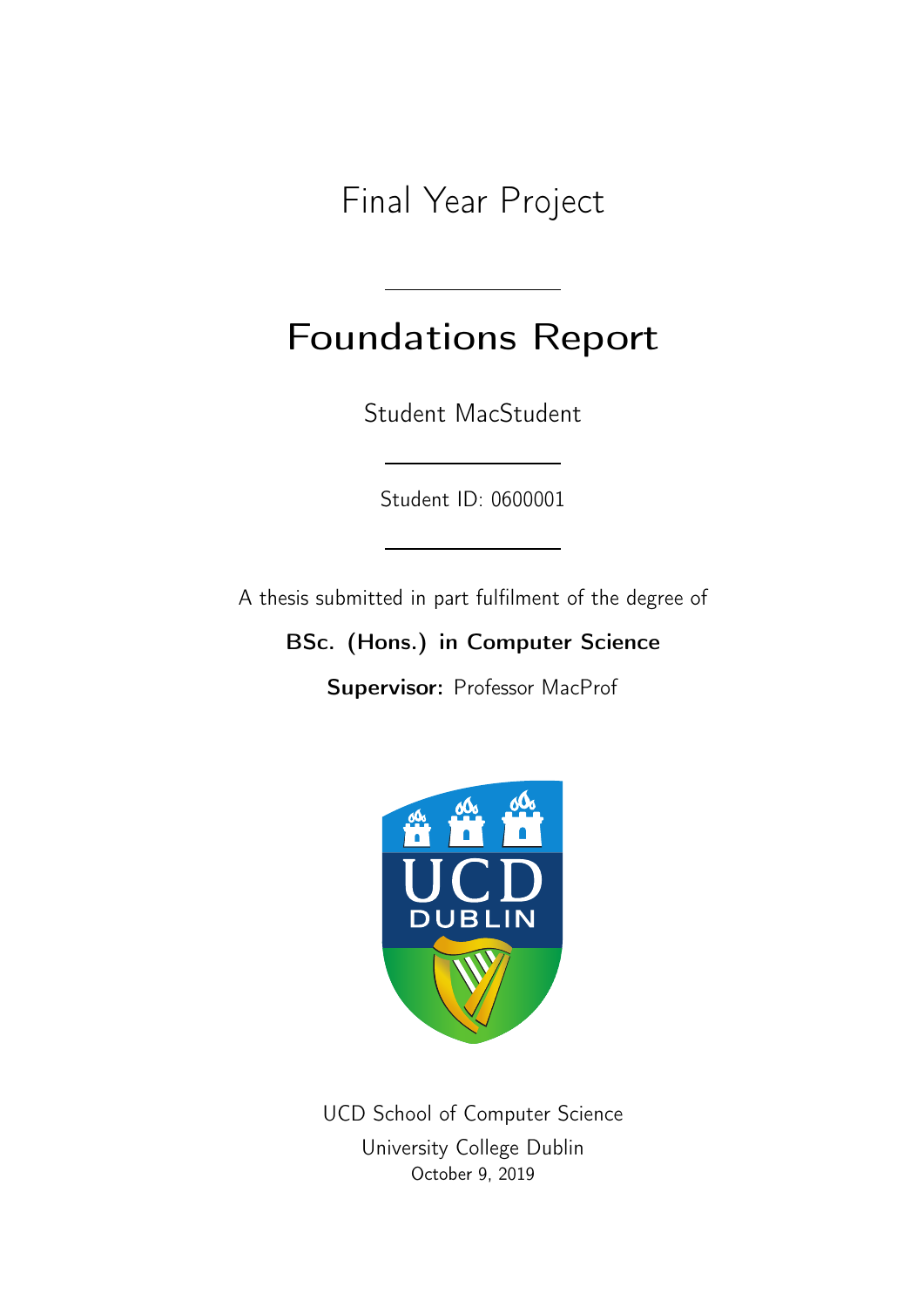## Table of Contents

| $\mathbf{1}$   |                                                                                                                                                                                                                                            | 3              |
|----------------|--------------------------------------------------------------------------------------------------------------------------------------------------------------------------------------------------------------------------------------------|----------------|
| $\overline{2}$ |                                                                                                                                                                                                                                            | $\overline{4}$ |
| 3              |                                                                                                                                                                                                                                            | 5              |
| $\overline{a}$ |                                                                                                                                                                                                                                            | 6              |
| 5              |                                                                                                                                                                                                                                            | $\overline{7}$ |
| 6              |                                                                                                                                                                                                                                            | 8              |
| $\mathbf{7}$   |                                                                                                                                                                                                                                            | $\mathbf{Q}$   |
| 8              |                                                                                                                                                                                                                                            | 10             |
|                | 8.1                                                                                                                                                                                                                                        | 10             |
|                | Code Listing <b>Example 20</b> Section 20 and 20 Section 20 and 20 and 20 and 20 and 20 and 20 and 20 and 20 and 20 and 20 and 20 and 20 and 20 and 20 and 20 and 20 and 20 and 20 and 20 and 20 and 20 and 20 and 20 and 20 and 20<br>8.2 | 10             |
|                | 8.3                                                                                                                                                                                                                                        | 11             |
|                | 8.4                                                                                                                                                                                                                                        |                |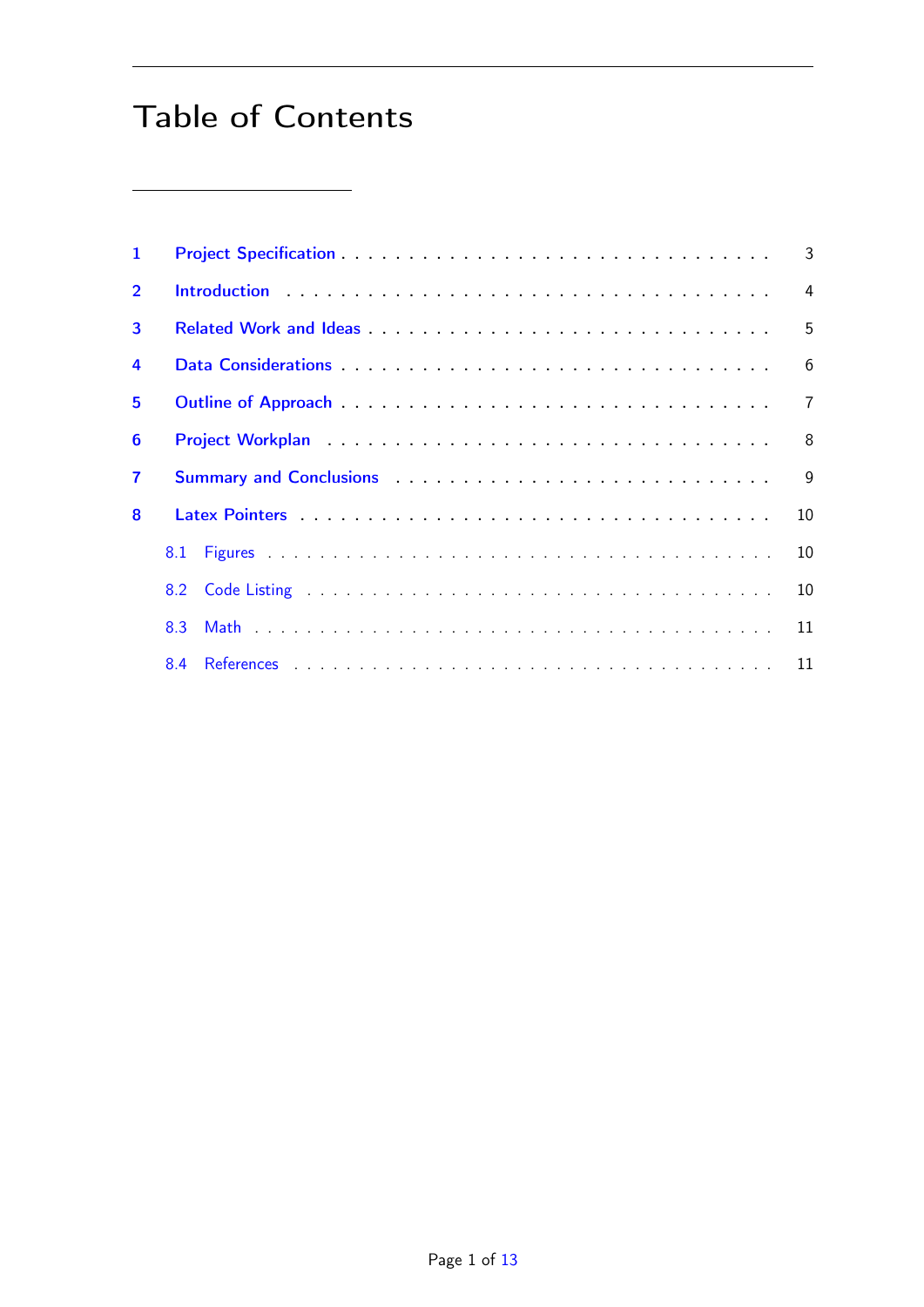### Abstract

Provide a short description here (about 150-200 words) of your project. Do not go into fine detail, but offer a strategic overview of the project's aims. An abstract should whet the appetite for what comes next, not quench it with details.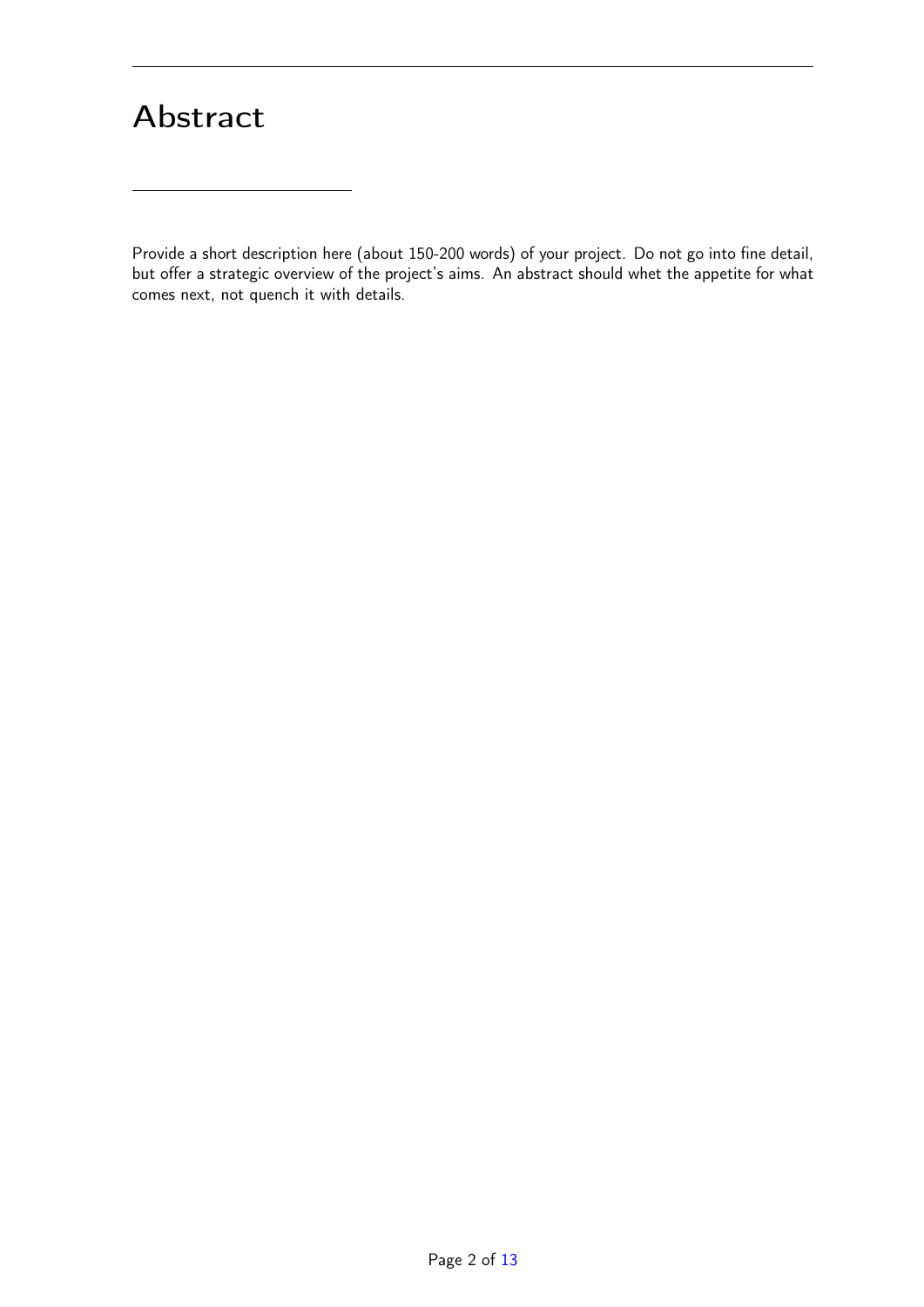## <span id="page-3-0"></span>Chapter 1: Project Specification

Repeat here the main demands of the project as provided in the original project specification. Do not repeat the general introduction, just the Core and Advanced goals against which your progress will be judged.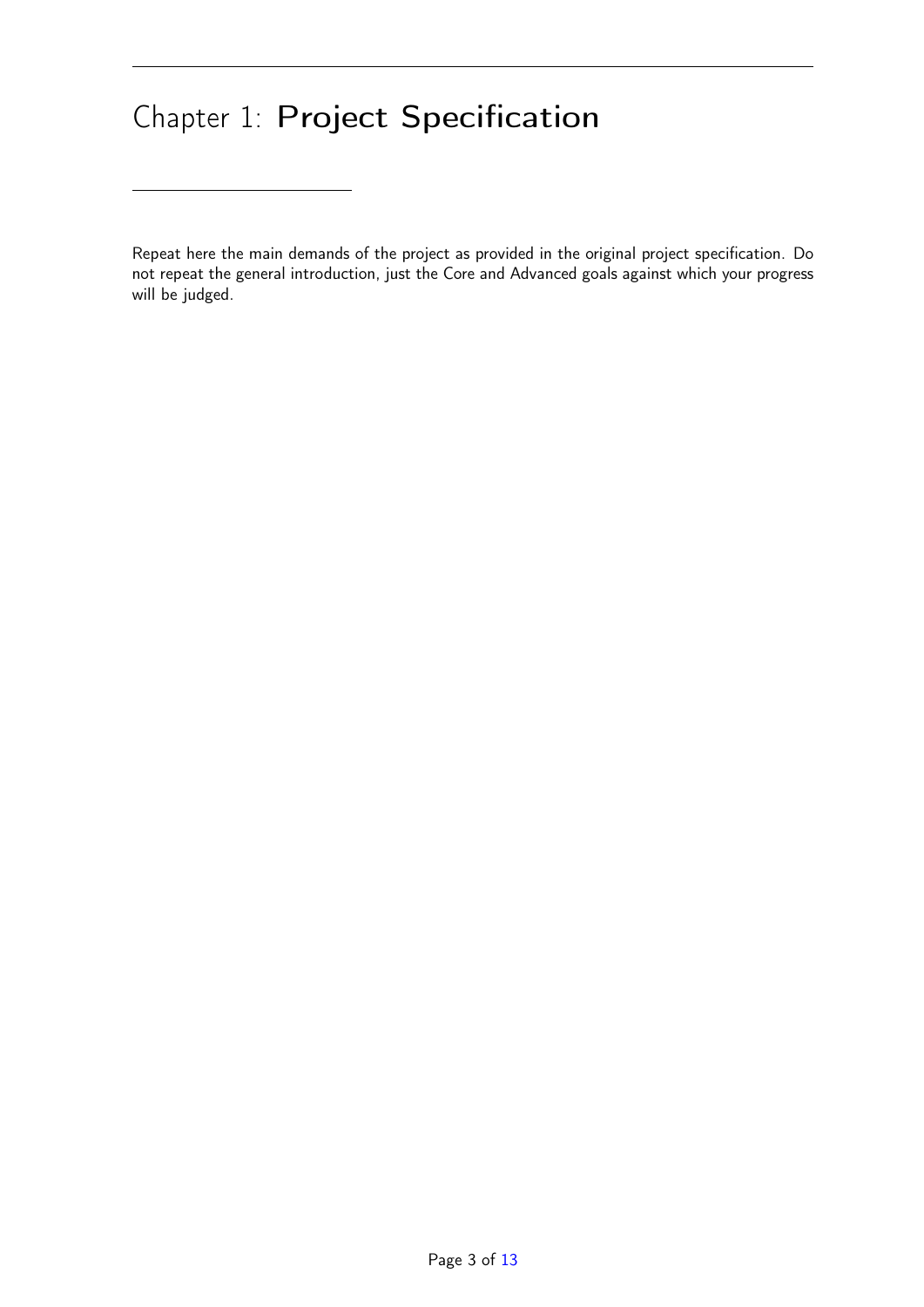### <span id="page-4-0"></span>Chapter 2: Introduction

Introduce your vision of the project here. Describe the domain of the project, and the intended application. A well-written report will answer three key questions: What am I doing in this project? Why is it worth doing? How do I plan to go about it? In this introductory section, offer a concise answer to the What, and follow-up with a compelling account of the Why. Leave the How to a subsequent section. Do not try to do too much in any single section of the report. By providing details in a logical order, you will show that you have a plan for the report and the project.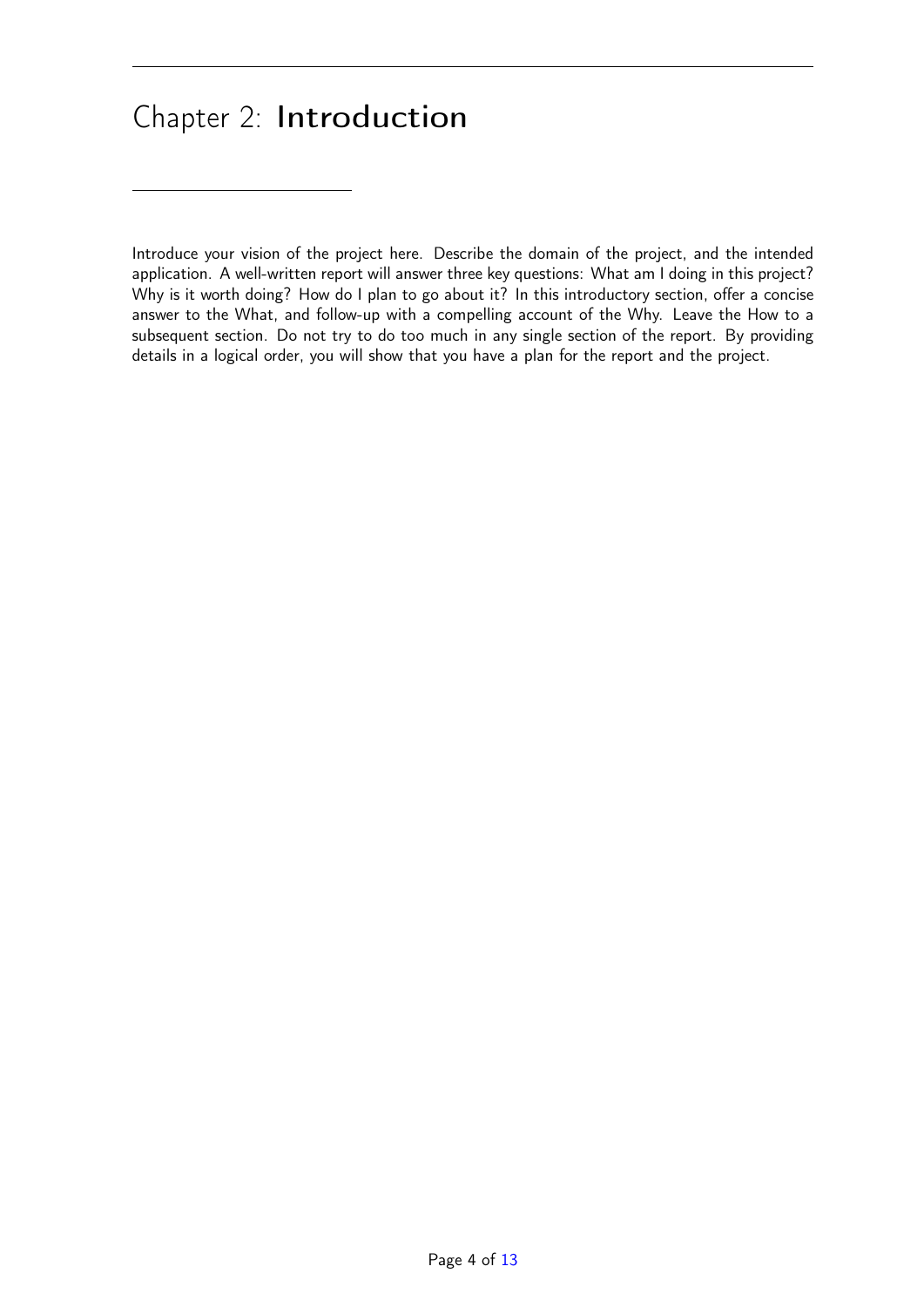### <span id="page-5-0"></span>Chapter 3: Related Work and Ideas

A key task of this first report is to establish a baseline against which your later work will be judged. Your FYP project does not exist in a vacuum, and its central problem, or a variant thereof, will have been tackled by others before you. In this section, you should describe how previous approaches have tackled the problem, and clearly articulate the state of the art (or SOA) for your project.

For research-oriented projects, this task will be time-consuming but relatively straightforward. You should read past works on the subject, summarise the main points, pros and cons, and root out the previous works that they cite in turn. You may use Wikipedia as a secondary source only, which is to say that it can be a useful first port of call on many topics but not a source that should be liberally cited. Rather, use Wikipedia as a hub for gathering references to primary work in the field (original papers and reports), then read and summarise those. Do not quote a work that you have not read, unless you are quoting someone else's view of that work. Never use another writer's words as your own. Place any extracts from another's work in double quotes, and attribute the quotation to its author with a citation. It is a very low act to plagiarise another's work and take credit for their words, so tread carefully. Even unintentional plagiarism is still plagiarism.

For more application-oriented projects, you are still expected to survey other solutions, either for the given problem or for similar problems, and also consider applications that share functionality or design principles with your own. In short, this section is the core of your report regardless of what kind of project you do.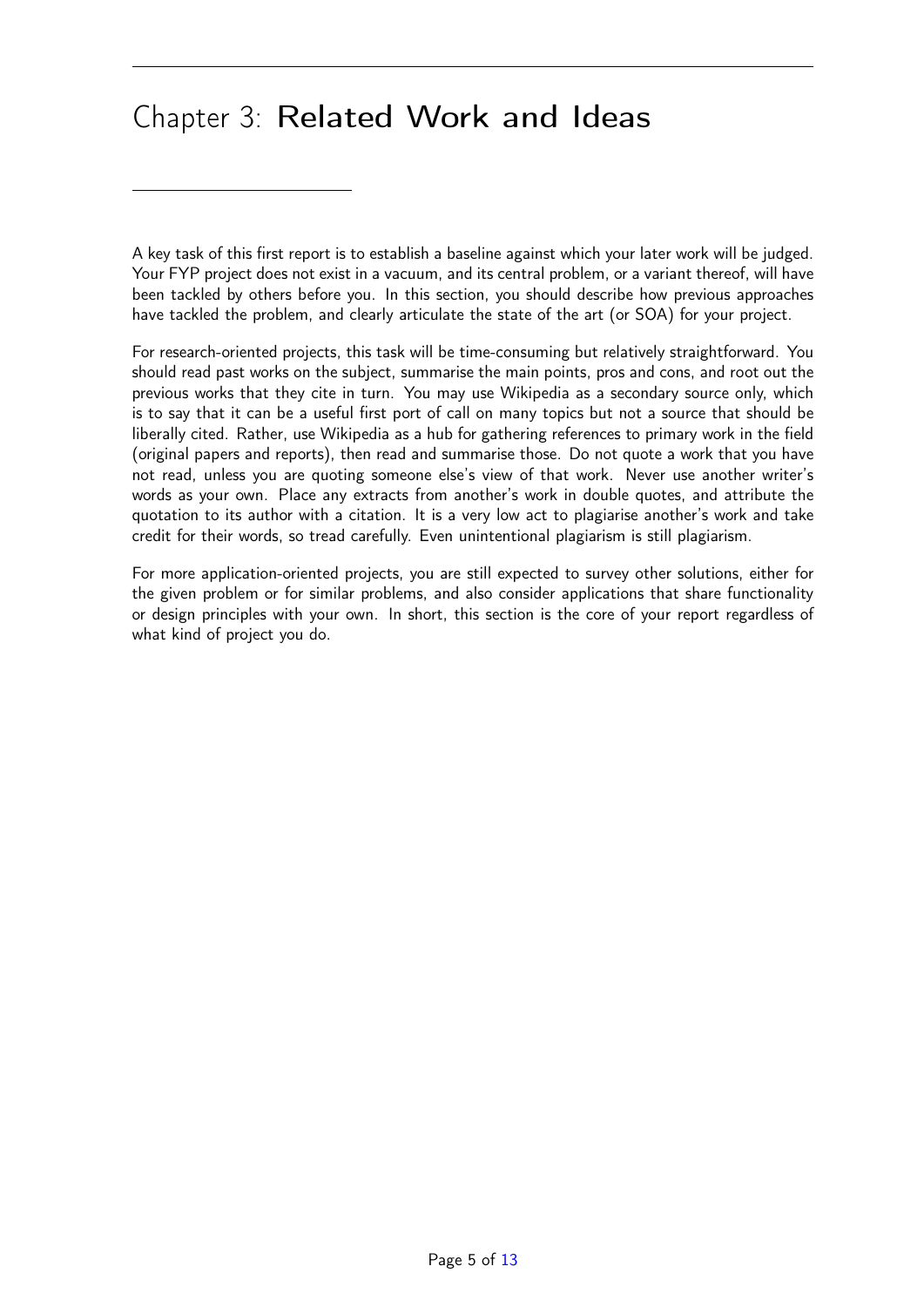#### <span id="page-6-0"></span>Chapter 4: Data Considerations

In this section you should characterise the nature and scale of the data you are working with. Outline the shape of the data, where you expect to obtain it, and the size of the data. Is it static or dynamic, local or remote, stored or streaming? Is it raw or structured? Is it unfiltered user data, or is it curated by a specialist? What is your rationale for using this data and not other data? If your project looks at callout times for Spanish ambulances, usage rates of French parking lots, alcohol consumption in Germany, and so on, then explain why you are not using Irish data for the project. Indicate the data-cleaning processes that you anticipate will be necessary. What licensing restrictions, if any, apply to your data? Will you be making this data public after your project is completed? Are there any privacy or ethical issues with how the data is to be collected or used? If so, discuss here.

Some or many of these questions may be moot in the case of specific projects, but you should provide compelling answers to any that seem relevant. Since this provides the foundation for your project, your reviewers will be looking closely.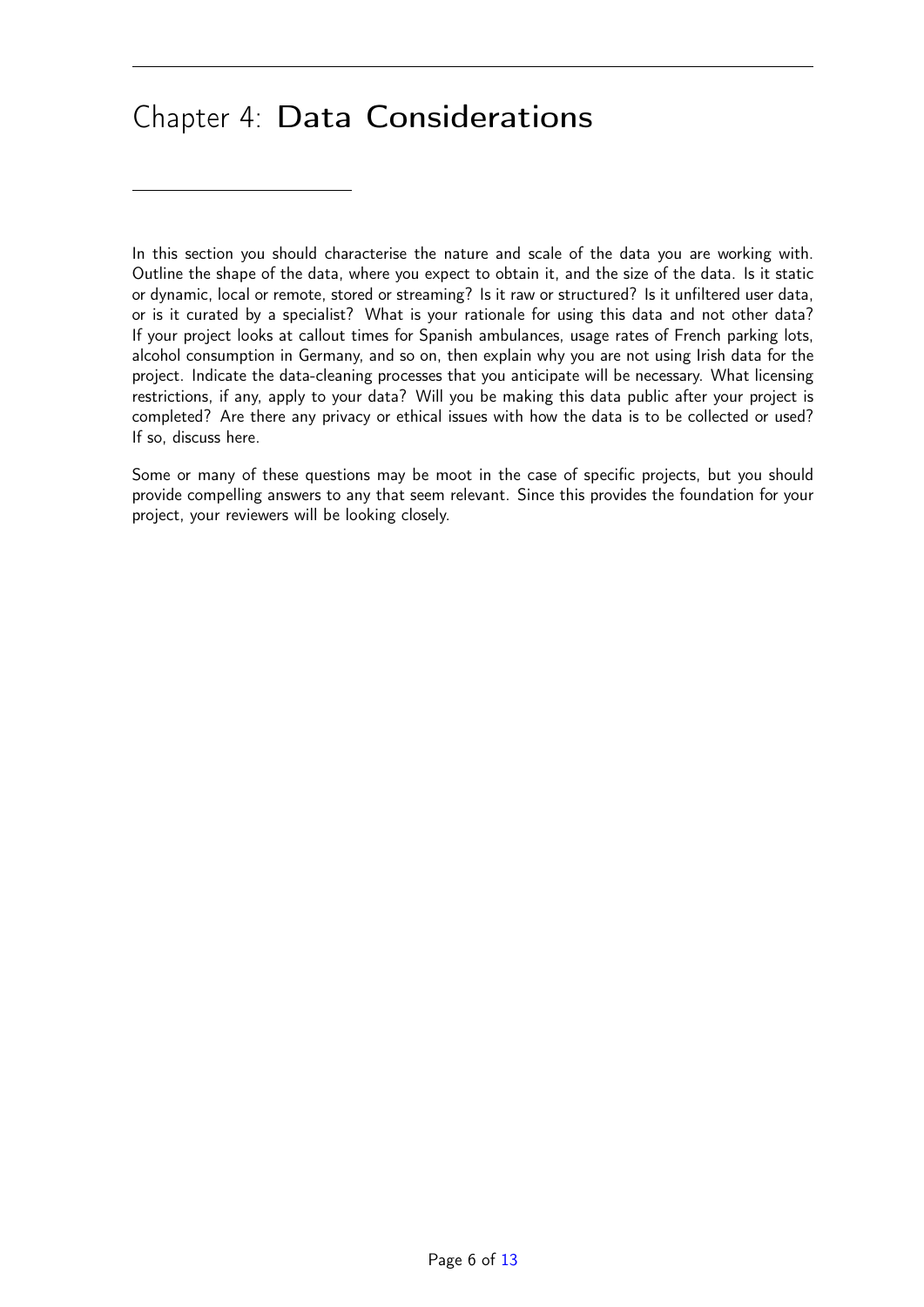### <span id="page-7-0"></span>Chapter 5: Outline of Approach

In this section present an outline of your considered approach to the problem at the centre of your project. Clearly present your design choices, or your choice of algorithms, and any pertinent model parameters. For instance, if you plan to use a genetic algorithm, outline here a sense of your fitness function, major variables, population size, and so on, so that your reviewers can critique your choices. If you opt for a neural architecture, describe your chosen framework, and motivate the number and kinds of layers in your network. In short, be specific about the choices you are committing to at this stage. Being vague and non-specific will not help your case, as your report will be graded in large part on the specificity and perceived wisdom of your choices. Remember also that feedback is intended to help you as you progress to the next stage of your project. If you give reviewers little to chew on, they will not be able to give you specific feedback and guidance.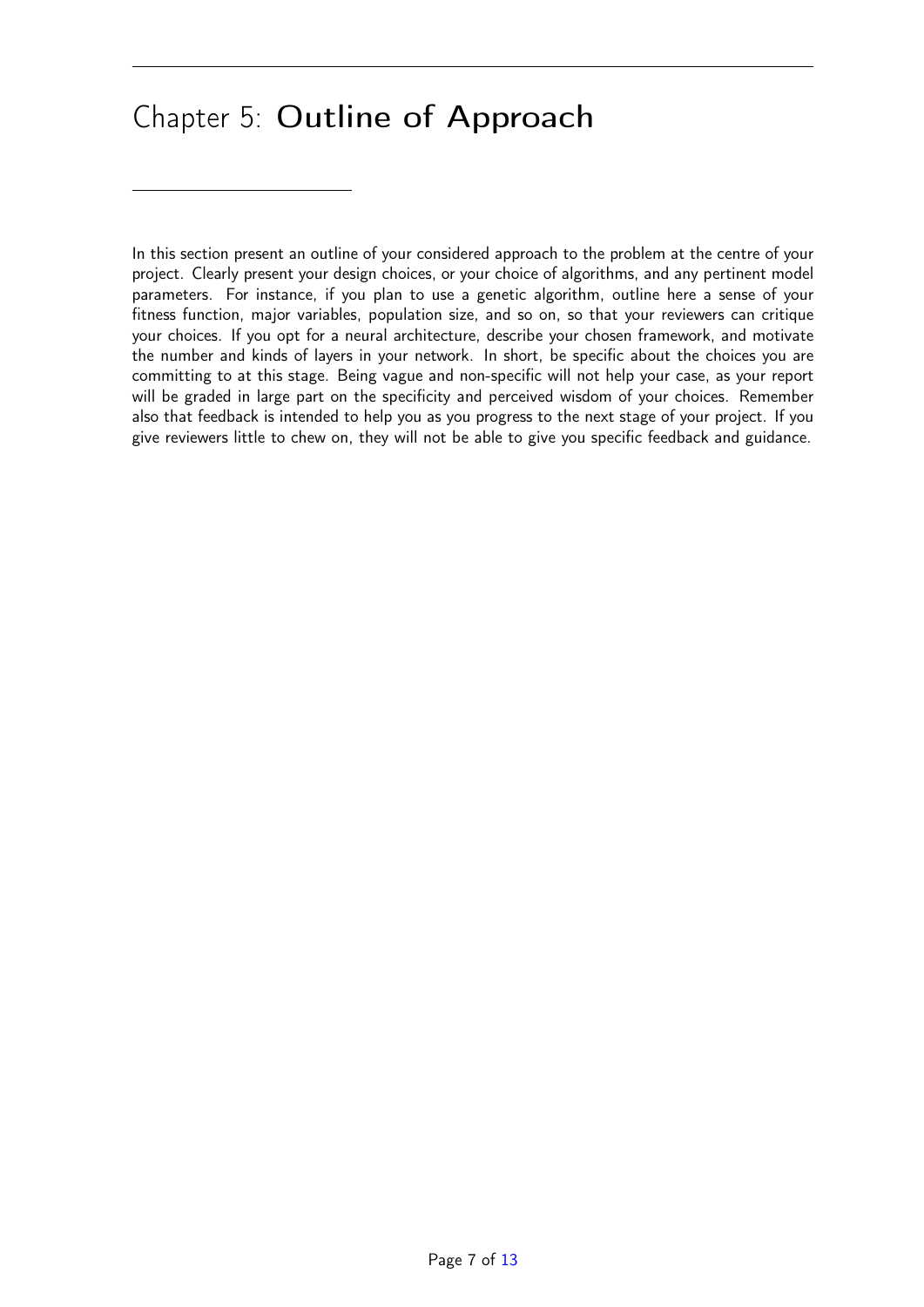### <span id="page-8-0"></span>Chapter 6: Project Workplan

In this section you will present a work plan for the remainder of your project. Show that you have considered the issues carefully, and that you can be trusted to lead a research or development effort. Be as specific as you can about the time you expect to allocate to each work component, and the dependencies they have to each other. A Gantt chart is helpful in this respect, but do show some sense in how you present your plan. A naïve understanding makes for a simplistic plan.

A key part of a successful project is evaluation. It is not enough to just state that your project is a success, or that your friends seem to like it. You must have a plan for evaluating the end result. How you evaluate will depend on the nature of your project, and you should have a serious conversation with your supervisor about evaluation before you get to this stage. Will your work yield quantitative results that can be compared to past work or to established benchmarks? Does your work consider different configurations of a system or a solution that you can compare to each other, allowing you to empirically find the best one? Do you have a sample user pool for your planned application, and are they willing to give you structured qualitative and quantitative feedback (e.g. via a questionnaire)? However you plan to evaluate your project, please sketch your intentions here.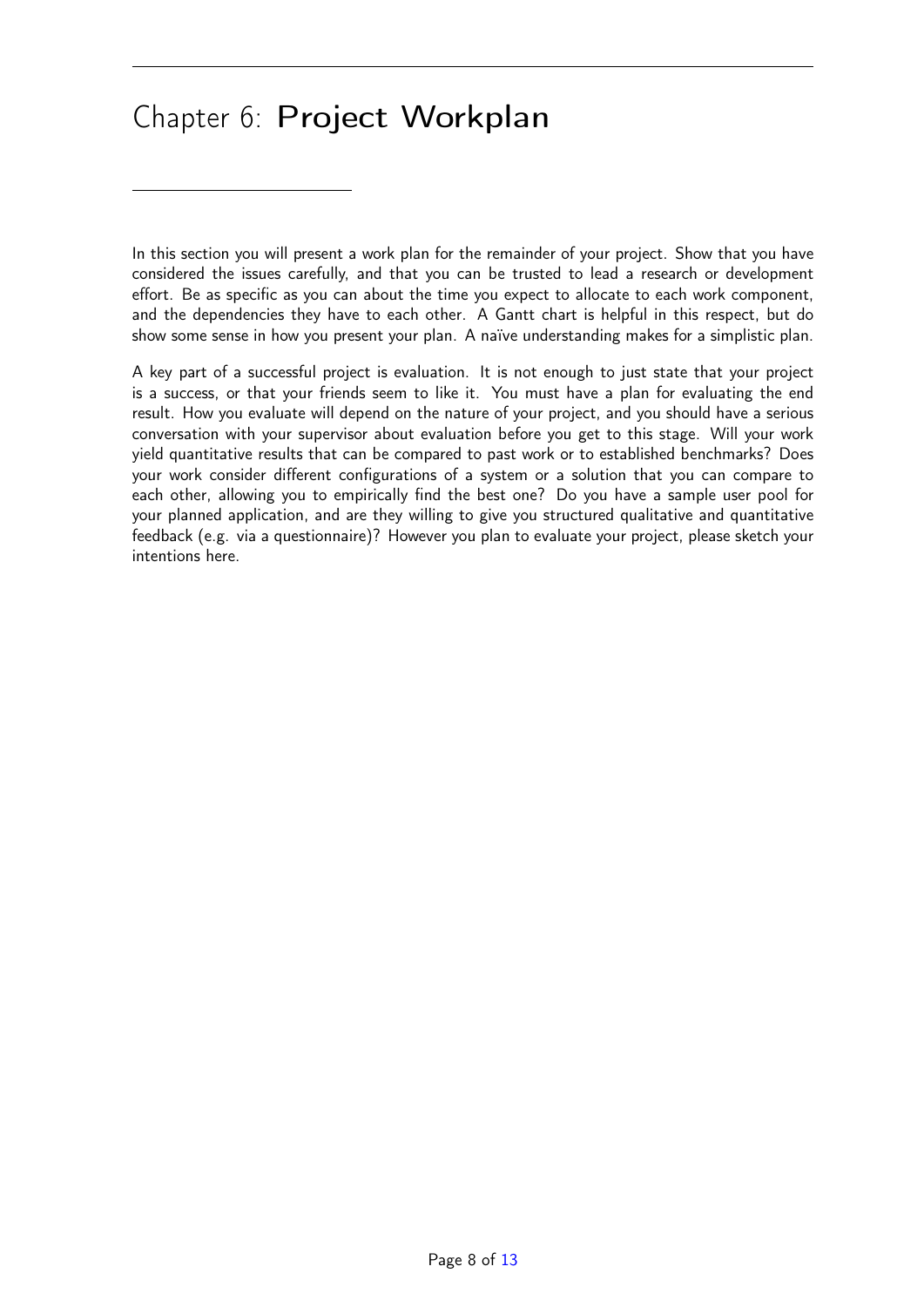## <span id="page-9-0"></span>Chapter 7: Summary and Conclusions

In this section you will sum up your report, draw some conclusions about your work so far, and make some general observations about the work to come. You may also use this opportunity to express points of view, or make factual claims, that are more pertinent here than in other sections of the report. If your project raises some ethical concerns, for example about how data or users are treated, then address them here in a thoughtful manner.

Regarding this document, here are some concluding points that you should keep in mind when writing your own. You may use screenshots in your report, but do not overfill your report with them, or with figures of any kind. Make sure that figures earn their keep, and are not just present as space fillers or as eye candy. If you use diagrams or figures from other people's work, including the web, be sure to cite the creator in the corresponding caption. All things being equal, it is better to construct your own figures than to copy and paste those of others. In any case, always make sure that your images are readable, do not suffer from pixelation or aliasing effects, and that each is clearly numbered, captioned and meaningfully referenced in the main body of the text.

Ensure that there is a cohesive argument expressed in the text of the report and that it is not simply a bag of diagrams, screenshots and wishful thinking. Every report should tell a story, so know what story you want to tell. When you include images, make sure they are readable and truly add to the discussion.

Make sure your language is professional throughout, and steer a course between pompous and colloquial. Maintain authorial distance and do not overuse "me," "I" and "our." Your are writing for a professional audience who will judge you on the quality of your prose, so use a grammar and a spelling checker.

Use LaTeX if you wish – this is recommended if you plan to use mathematical formulae in your report, but in any case, keep the general spacing and font/style you find here (Single or 1.5 spacing, 12 pt. font for text, etc.). Be sure to submit a PDF (never a .DOC or .DOCX file) as your report. If you prepare your report in MS Word, as this document has been, save it as a PDF before you submit it. Overall it should be about  $18 - 20$  pages, including figures, front matter and references, A significant portion of the report will be textual, with approx.. five or six thousand words. Do not rely on images or other filler to write your report for you. The dates and means of submission will be communicated to you separately.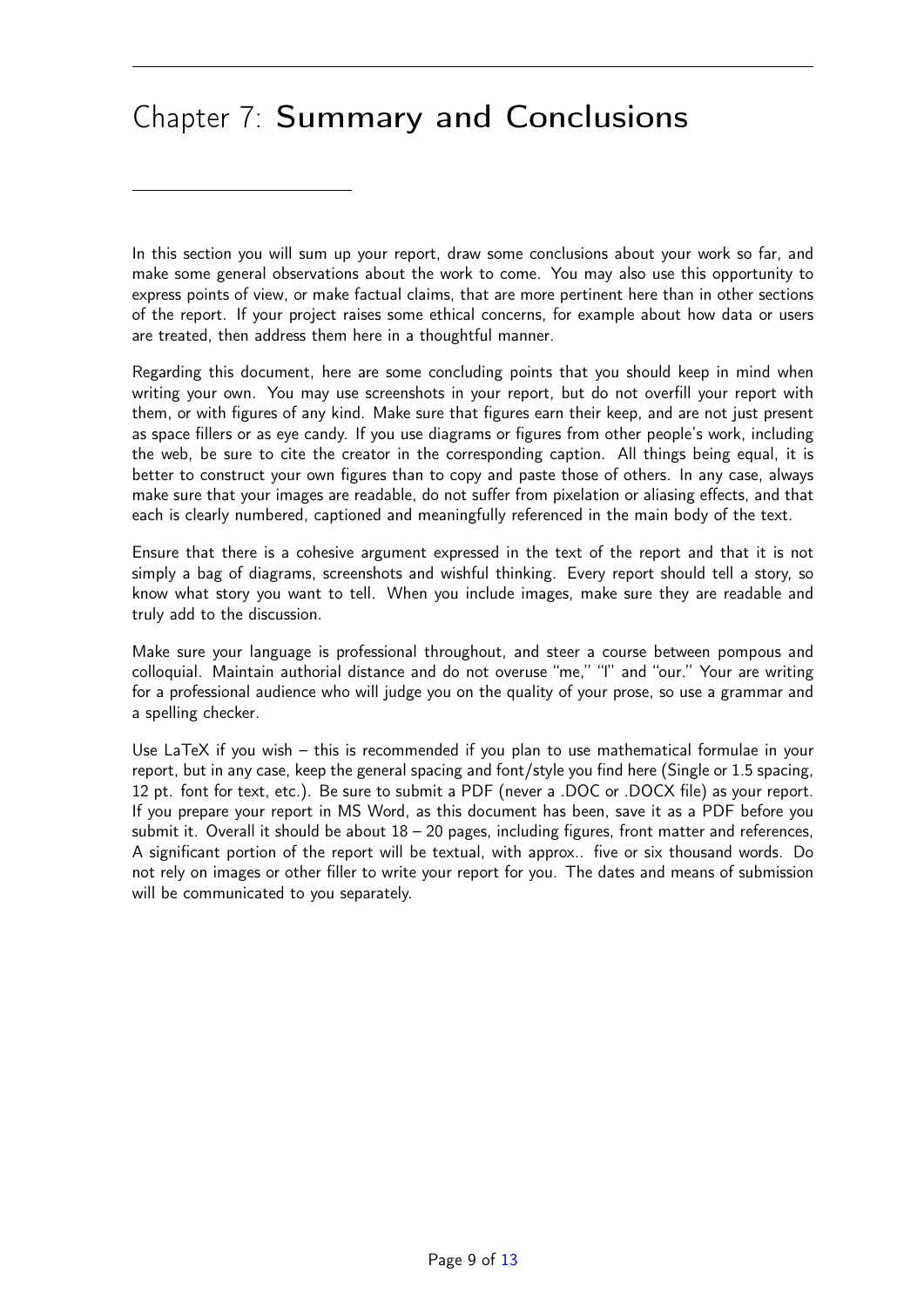#### <span id="page-10-0"></span>Chapter 8: Latex Pointers

This chapter contains some examples on the usage of latex. Do not include in your final report.

#### <span id="page-10-1"></span>8.1 Figures

From time to time, it's necessary to add pictures to your documents. Using LaTeX all pictures will be indexed automatically and tagged with successive numbers when using the figure environment and the graphicx package. We can reference the figure below using its label like this: Fig. [8.1.](#page-10-3)



<span id="page-10-3"></span>Figure 8.1: A sample graph

Lots more information in this [tutorial.](https://www.latex-tutorial.com/tutorials/figures/)

#### <span id="page-10-2"></span>8.2 Code Listing

You can list code using the *listings* package:

```
Listing 8.1: Borg Pattern
class Borg (object):
    _{-\text{shared\_state}} = {}
    def __init__ ( self ):
         self . __dict__ = self . __shared_state
         self.state = 'Init'
    def _ =str _ = (self):return self . state
```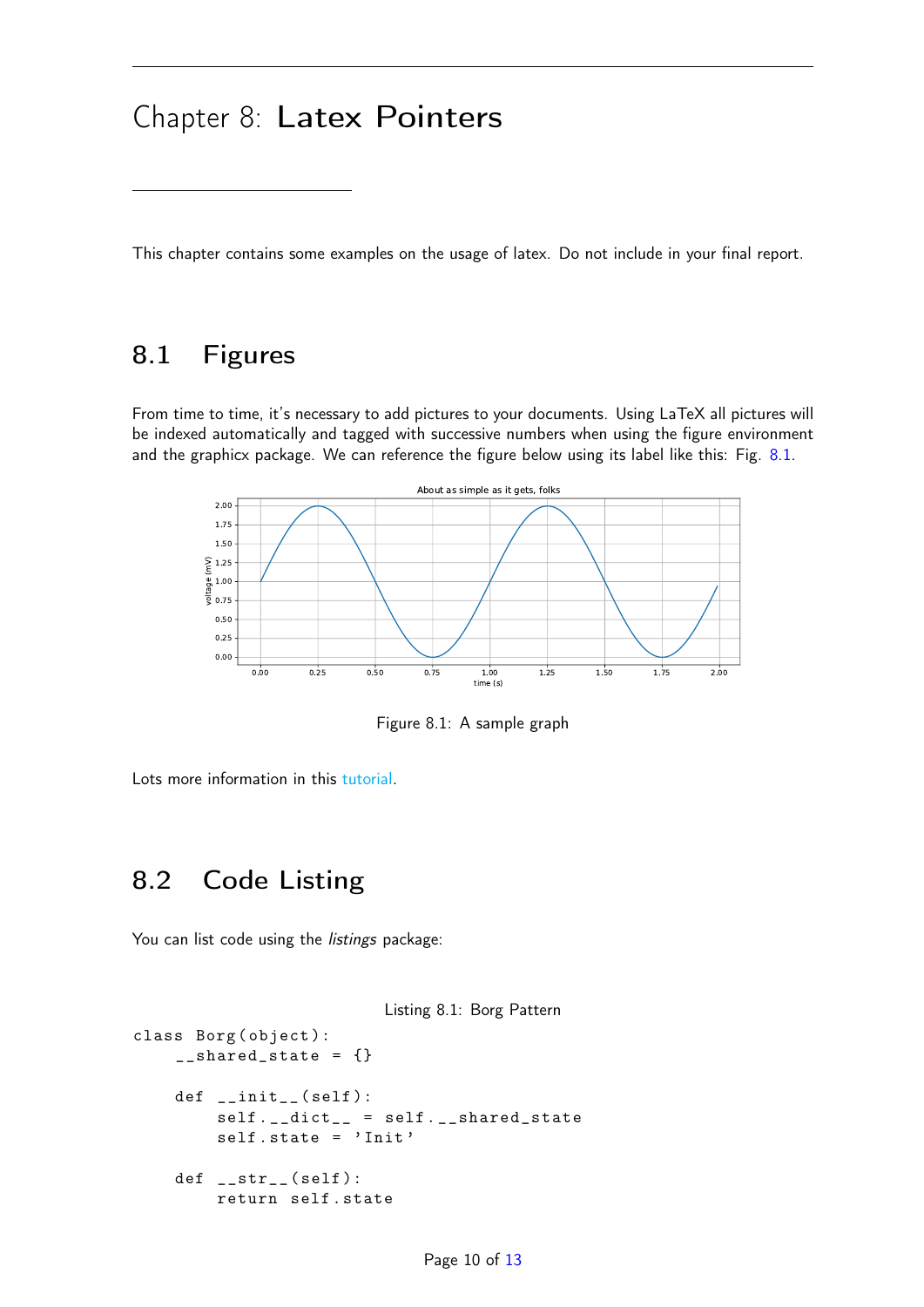Lots more examples [here.](https://www.overleaf.com/learn/latex/Code_listing)

#### <span id="page-11-0"></span>8.3 Math

Here [8.1](#page-11-2) is an example of including an equation

<span id="page-11-2"></span>
$$
\lim_{x \to \infty} f(x) \tag{8.1}
$$

More examples [here](https://www.latex-tutorial.com/tutorials/amsmath/) and [here.](https://www.overleaf.com/learn/latex/Mathematical_expressions)

#### <span id="page-11-1"></span>8.4 References

Look up the bibtex references on google scholar or import from Mendeley or other reference managers. Add the bibtex snippet to the references.bib file. Then cite the reference like this:

As explained in  $[1]$ , we also find that...

Lots more details [here.](https://www.latex-tutorial.com/tutorials/bibtex/)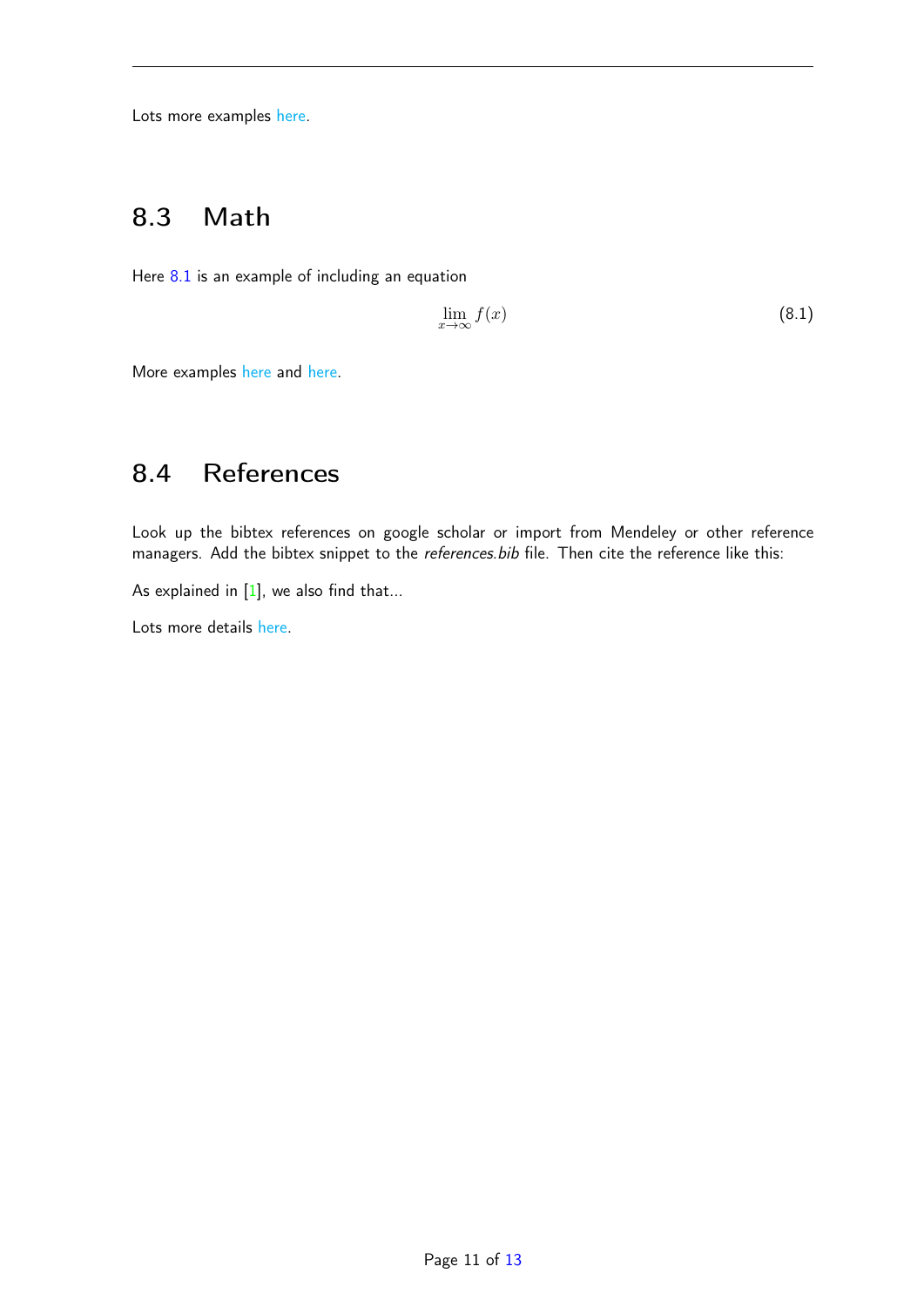# Acknowledgements

In your Acknowledgements section, give credit to all the people who helped you in your project.